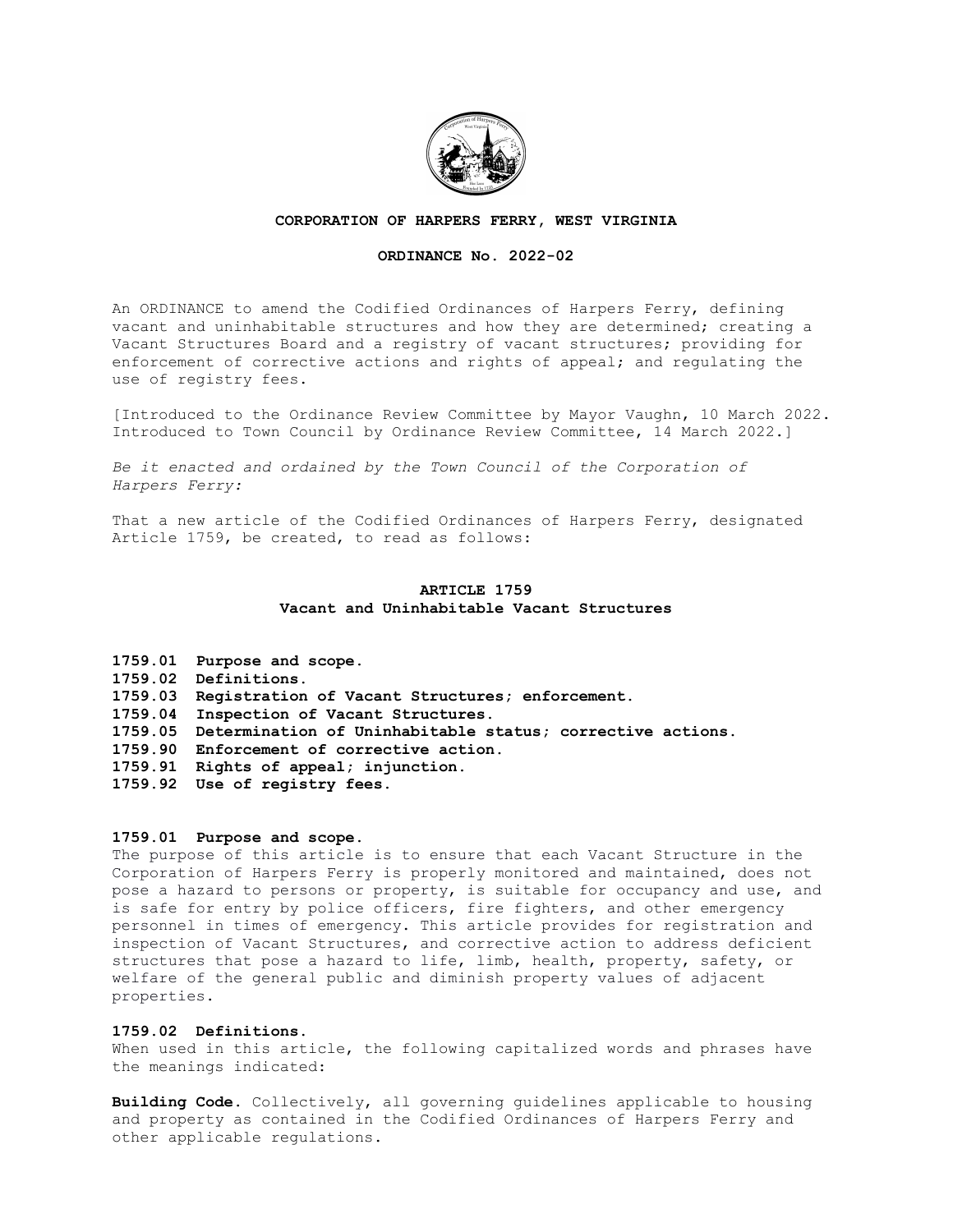**Certified Mail**. Certified mail, return receipt requested, addressed to the last known address of the property owner according to the records of the Jefferson County Sheriff and, if different, the records of the Jefferson County Assessor.

**Code** or **Ordinance Compliance Officer**. The Town official or employee charged with the administration and enforcement of applicable Codified Ordinances of Harpers Ferry.

**Lawfully Served** means that the referenced items are served upon the owner of the subject property in the same manner as service of process in a civil action under West Virginia law, and also sent by Certified Mail.

**Uninhabitable**. Unfit for human use because, for example:

- (a) It is dangerous to the life, health, property, or safety of the public or the occupants of the structure because:
	- (1) It does not provide minimum safeguards to protect or warn occupants in the event of fire;
	- (2) It contains any equipment (including, without limitation, any boiler, heating equipment, elevator, moving stairway, electrical wiring or device, flammable liquid containers, or other equipment) that is in such disrepair or condition that such equipment is a hazard to life, health, property, or safety of the public or occupants of the structure; or
	- (3) It is so damaged, decayed, dilapidated, structurally unsafe, or of such faulty construction or unstable foundation, that partial or complete collapse is possible or readily apparent;
- (b) It is occupied by more persons than permitted under health department guidelines or other governing regulations, or it was erected, altered, or occupied contrary to law;
- (c) Of the degree to which it is in disrepair or lacks maintenance, it is unsanitary, is vermin or rat infested, contains filth and contamination, or lacks ventilation, illumination, sanitary or heating facilities, or other equipment deemed essential for safe and / or healthful use;
- (d) The location of the structure constitutes a hazard to the occupants of the structure or to the public; or
- (e) It has any or all of the conditions or defects described below:
	- (1) Any door, aisle, passageway, stairway, exit, or other means of egress that does not conform to reasonable safety standards and related requirements for existing buildings;
	- (2) The walking surface of any aisle, passageway, stairway, exit, or other means of egress is so warped, worn, loose, torn, or otherwise unsafe as to not provide safe and adequate means of egress;
	- (3) Any portion of the structure has been damaged by fire, earthquake, wind, flood, deterioration, neglect, abandonment, vandalism, or by any other cause to such an extent that it is likely to partially or completely collapse, or to become detached or dislodged;
	- (4) Any portion of the structure, or any member, appurtenance, or ornamentation on the exterior thereof, is not of sufficient strength or stability, or is not so anchored, attached, or fastened in place, so as to be capable of resisting natural or artificial loads of one-half the original designed value;
	- (5) The structure, or part of the structure, because of dilapidation, deterioration, decay, faulty construction, the removal or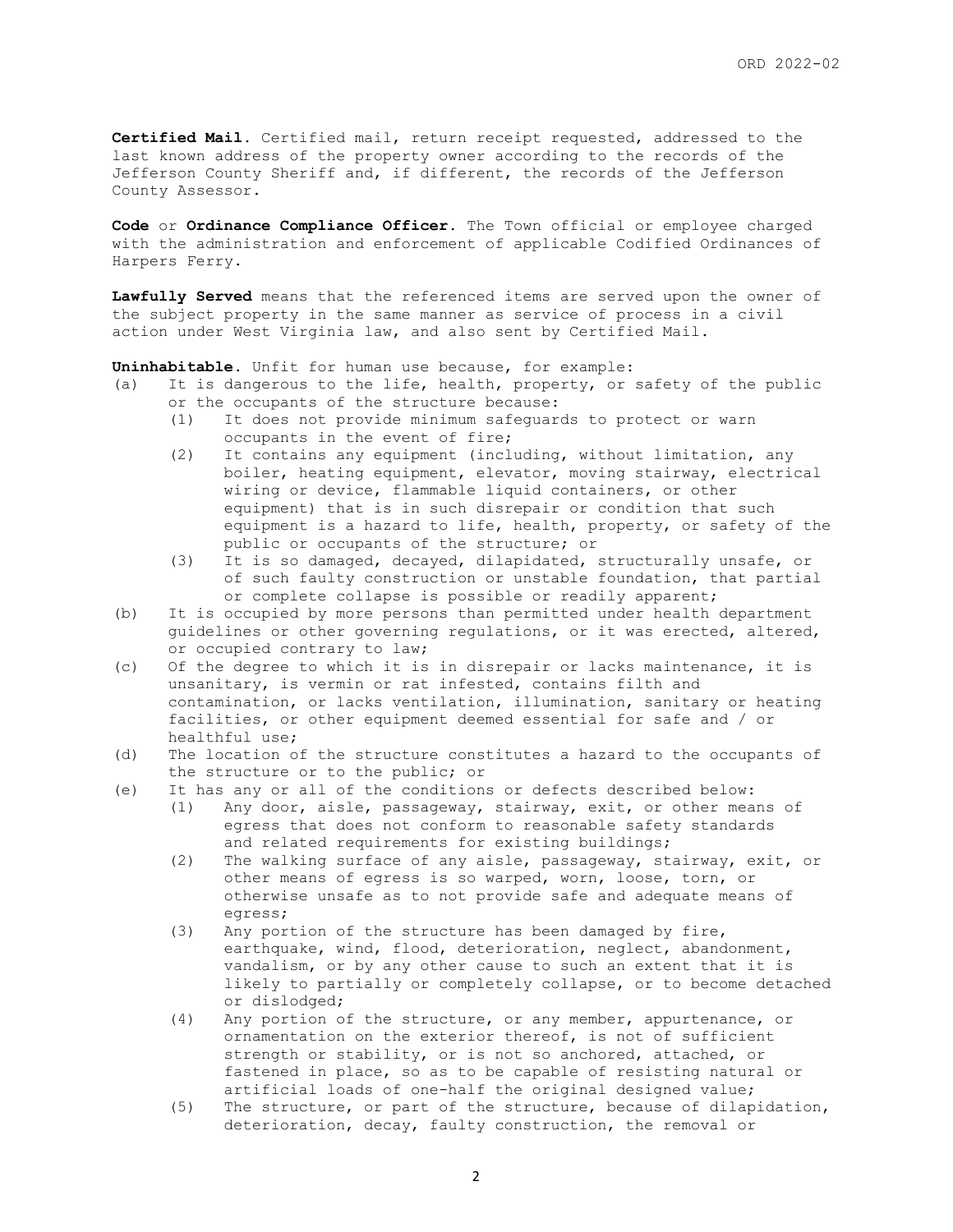movement of some portion of the ground necessary for the support, or for any other reason, is likely to partially or completely collapse, or some portion of the foundation or underpinning of the building or structure is likely to fail or give way;

- (6) The structure, or any portion thereof, is clearly unsafe for its use and occupancy;
- (7) The structure is neglected, damaged, dilapidated, unsecured, or abandoned so as to become an attractive nuisance to children who might play in the structure to their danger, become a harbor for vagrants, criminals, or immoral persons, or enable persons to resort to the building or structure for committing a nuisance or an unlawful act;
- (8) The structure has been constructed, exists, or is maintained in violation of any specific requirement or prohibition applicable to such structure provided by the Codified Ordinances of Harpers Ferry or of any other applicable law or ordinance, to such an extent as to present either a substantial risk of fire, building collapse, or any other threat to life and safety;
- (9) The structure, if used or intended to be used for dwelling purposes, because of inadequate maintenance, dilapidation, decay, damage, faulty construction or arrangement, inadequate light, ventilation, or mechanical or plumbing system, or otherwise, is unsanitary or in a condition that is likely to cause sickness or disease;
- (10) The structure, because of a lack of sufficient or proper fireresistance-rated construction, fire protection systems, electrical system, fuel connections, mechanical system, plumbing system, or other cause, is a threat to life or health; or
- (11) Any portion of the structure remains on a site after the partial demolition or destruction of the remainder of the structure, or whenever the structure is abandoned so as to constitute the structure or a portion thereof as an attractive nuisance or hazard to the public.

**Vacant Structure**. Any residential building that has not been occupied lawfully as a residence, or any non-residential building or other structure that has not been occupied lawfully for its ordinary expected or licensed use, during the immediately preceding six consecutive months or, in the case of seasonal structures, such as vacation homes, one year. Non-occupancy may be evidenced by the status and use of utilities, property condition, and similar factors.

- (a) A structure may not be considered occupied merely due to entry for purposes not consistent with its ordinary expected use.
- (b) A structure that is unsecured and occupied by one or more unauthorized persons may not be considered occupied lawfully for purposes of the above definition.
- (c) A new structure under construction is not considered a Vacant Structure while a building permit for the construction is issued and unexpired.

**Vacant Structures Board** or **Board**. The body charged with enforcing this article, which consists of the Mayor or his / her designee, the Ordinance Compliance Officer, and one individual member at-large selected by, and to serve at the will and pleasure of, the Mayor. The Fire Chief of the Friendship Fire Company and a representative from the Jefferson County Health Department are nonvoting members.

**Violative Conditions**. The conditions causing a structure to be Uninhabitable and violate provisions of governing ordinances, West Virginia Code, Health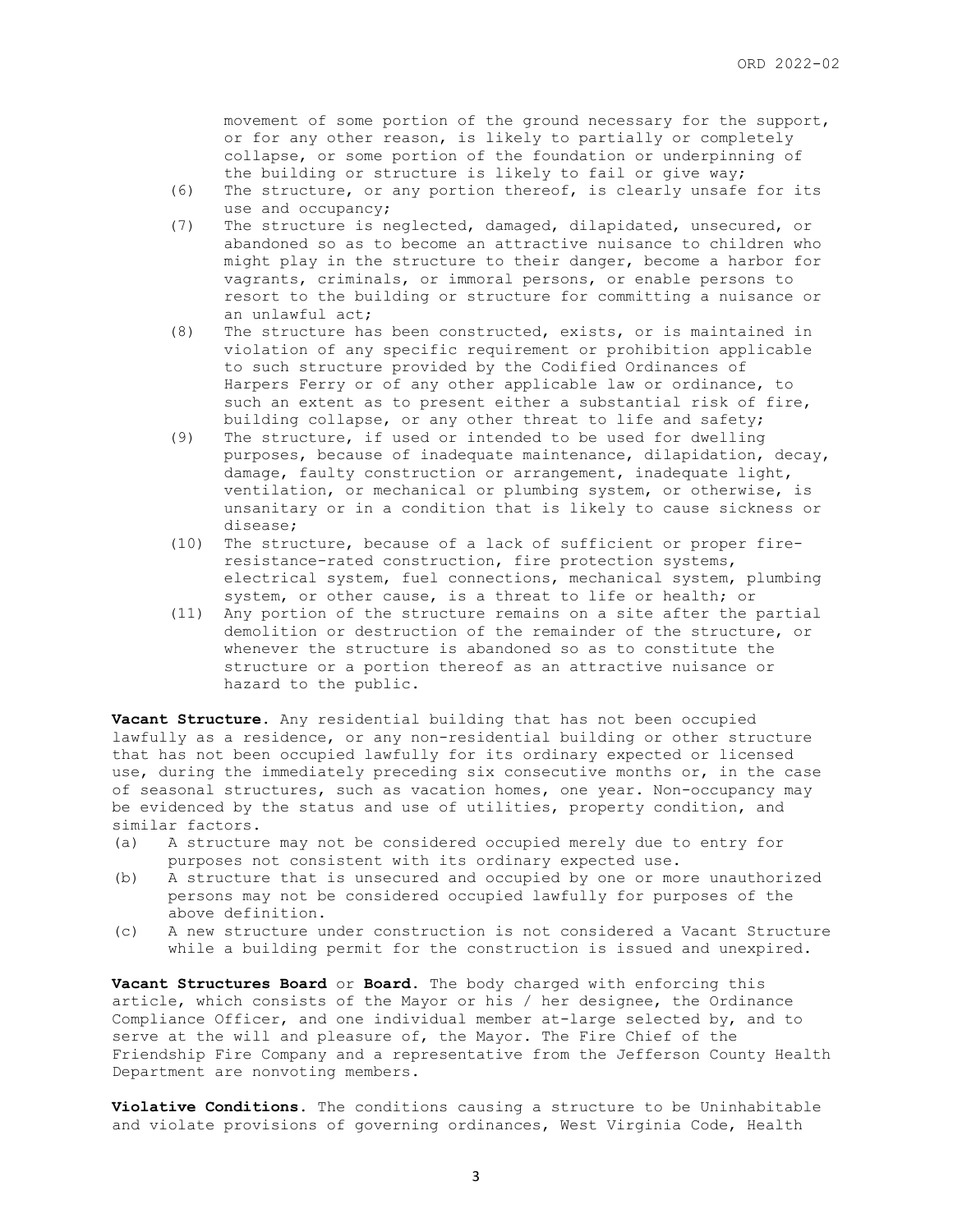Department regulations, or other applicable guidelines.

## **1759.03 Registration of Vacant Structures; enforcement.**

- (a) Registry. The Vacant Structures Board will establish and maintain a Vacant Structures Registry.
- (b) Voluntary registration. The owner of any real property containing a Vacant Structure must register the real property by filing a notice with the Vacant Structures Board.
- (c) Involuntary registration.
	- (1) Upon referral by any person of real property not on the Vacant Structures Registry as containing a possible Vacant Structure, the Vacant Structures Board will investigate and determine whether the subject structure is a Vacant Structure. If inspection of a structure is necessary to an investigation, the provisions of Section 1759.04(b)(1) and (2) apply. Upon determination that a structure is a Vacant Structure, the Vacant Structures Board must set forth in a written statement its findings supporting the determination and issue an order that the real property be placed on the Vacant Structures Registry and that registry fees specified in Subsection (e) below be assessed against the owner of the real property. The Board must cause a copy of the order to be Lawfully Served upon the owner of the subject real property and posted on the front door or another conspicuous location on the structure.
	- (2) The Board may, in its discretion, delegate to the Ordinance Compliance Officer and / or, if necessary, assisted by the Harpers Ferry Police Department, authority to conduct investigations and make determinations under the foregoing subsection (c) hereof.
- (d) Reasonable standard. The Corporation of Harpers Ferry may require that the owner maintain the vacant structure to a standard deemed reasonable by the governing body. Such a standard of reasonableness will be noticed to the owner, to act to bring the vacant structure into compliance with the reasonable standard noted or otherwise eliminate the public nuisance caused by the noncompliant condition.
- (e) Exemption from registration. The owner of real property containing a Vacant Structure may submit in writing to the Harpers Ferry Town Council a request for exemption from registration due to inability to occupy the structure for a period stated and for reasons stated in the request. Upon a finding of good cause shown, the Town Council must exempt the real property from registration. Examples of circumstances when good cause for an exemption may exist include when real property is being actively marketed for sale following the owner's move to other property, or when a resident is deployed on active military duty or when substantial renovations and corrective actions are being undertaken. A schedule of such corrective actions must be submitted and approved by the Ordinance Compliance Officer for exemption.
- (f) Registry fee. When real property is placed on the Vacant Structures Registry, a registry fee will be assessed to the owner of the property in the amount of \$250.00. Thereafter, while the real property remains on the Vacant Structures Registry, an annual registry fee of \$400.00 will be assessed on each anniversary of the date that the property was placed on the registry. Registry fees are due on the 30th day after notice of the assessment is sent by Certified Mail.
	- (1) If a registry fee is delinquent, the Corporation of Harpers Ferry may:
		- A. Institute a civil action in the Circuit Court of Jefferson County against the real property owner for the delinquent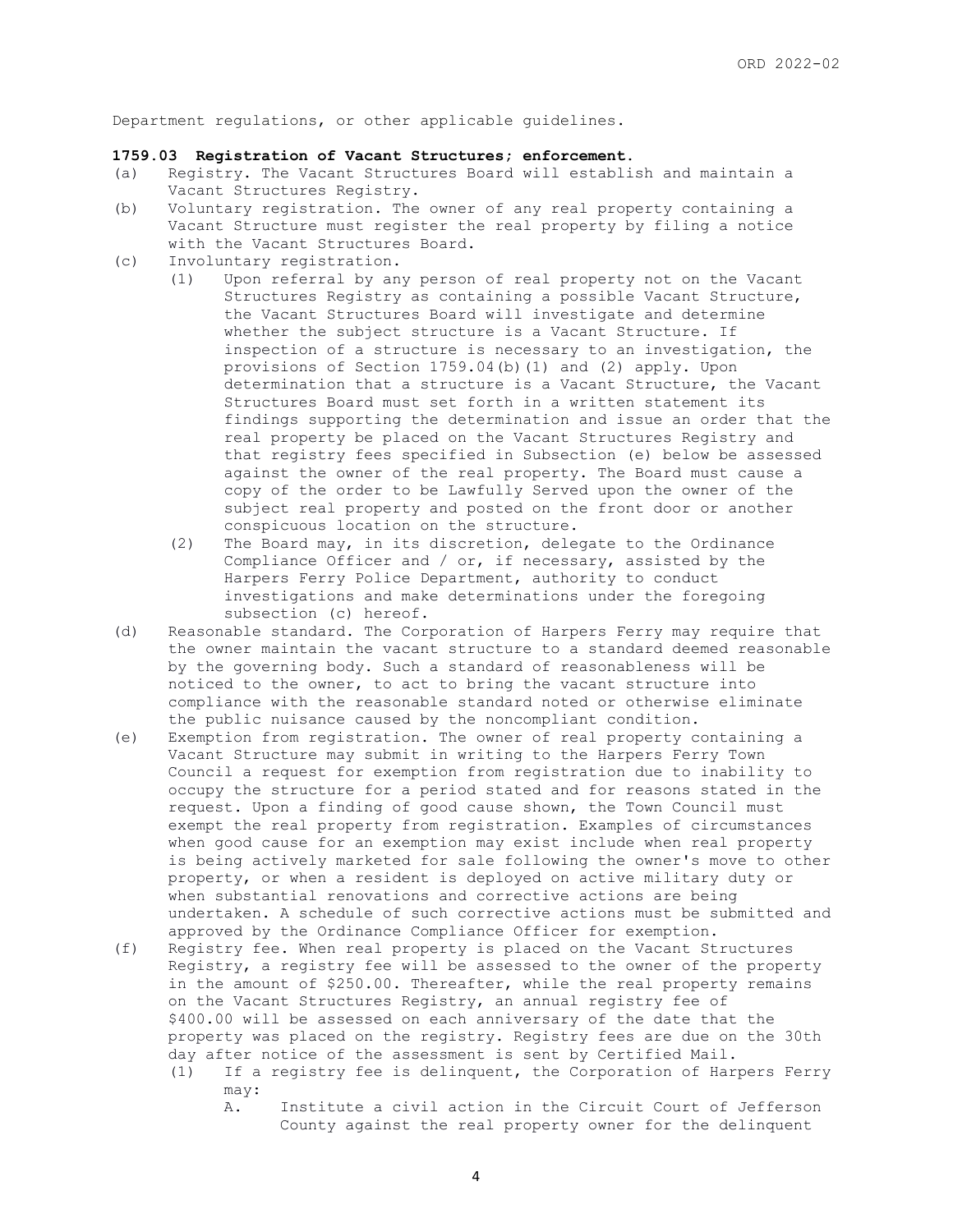fees and reasonable attorney fees and court costs incurred relative to the civil action. Not less than 10 days prior to commencing such a civil action, the Corporation of Harpers Ferry must send by Certified Mail written notice advising that the Town intends to institute such a civil action; provided that, if such mailing is returned without evidence of proper receipt, the Town must cause the notice to be published as a Class III-0 legal advertisement and also posted on the front door or another conspicuous location on the Vacant Structure; and / or

- B. File a lien against the subject real property in the Office of the Clerk of the County Commission of Jefferson County, for the full amount of the delinquent fees and filing fees. Before filing a lien, the Town must send by Certified Mail written notice advising that the Town will file the lien unless the delinquent fees are paid by a date stated in the notice, which date must be no less than 30 days from the date of receipt of the notice as shown on a signed return receipt card; provided that, if such mailing is returned without evidence of proper receipt, the Town must cause the notice to be published as a Class III-0 legal advertisement and also posted on the front door or another conspicuous location on the Vacant Structure, in which case the due date for payment must be no less than 30 days following such publication. A copy of the filed notice of lien must be sent by Certified Mail to the real property owner.
- (2) A registry fee paid must be refunded if, on timely appeal, the Board, Town Council, or the Circuit Court of Jefferson County, as the case may be, reverses the Vacant Structure Board's determination that the subject structure was a Vacant Structure and / or the resulting order placing the subject real property on the Vacant Structures Registry.
- (g) Removal from registry. If a structure becomes occupied lawfully or is removed or demolished, the owner of the subject real property or the Ordinance Compliance Officer upon visual observation and inspection may notify the Vacant Structures Board of the change of status, and the Board must remove the real property from the Vacant Structures Registry upon the Board's confirmation of the change in status, determination that all registry fees have been duly paid, and determination that the structure is not Uninhabitable, all following due investigation by the Board or its designee.

#### **1759.04 Inspection of Vacant Structures.**

- (a) Review of Vacant Structures Registry.
	- (1)At least annually, the Vacant Structures Board must review the Vacant Structures Registry and determine which of the Vacant Structures on the real properties on the Registry, if any, require inspection for Uninhabitable status. The Board must base such determinations on visual observations, public records, and such other facts as may reasonably evidence that a structure is Uninhabitable.
		- (2)The Board may, in its discretion, delegate to the Ordinance Compliance Officer authority to make determinations under this subsection (a).
- (b) Inspection. At least annually, the Board, by such of its members as it determines, must inspect each Vacant Structure determined to require inspection for Uninhabitable status.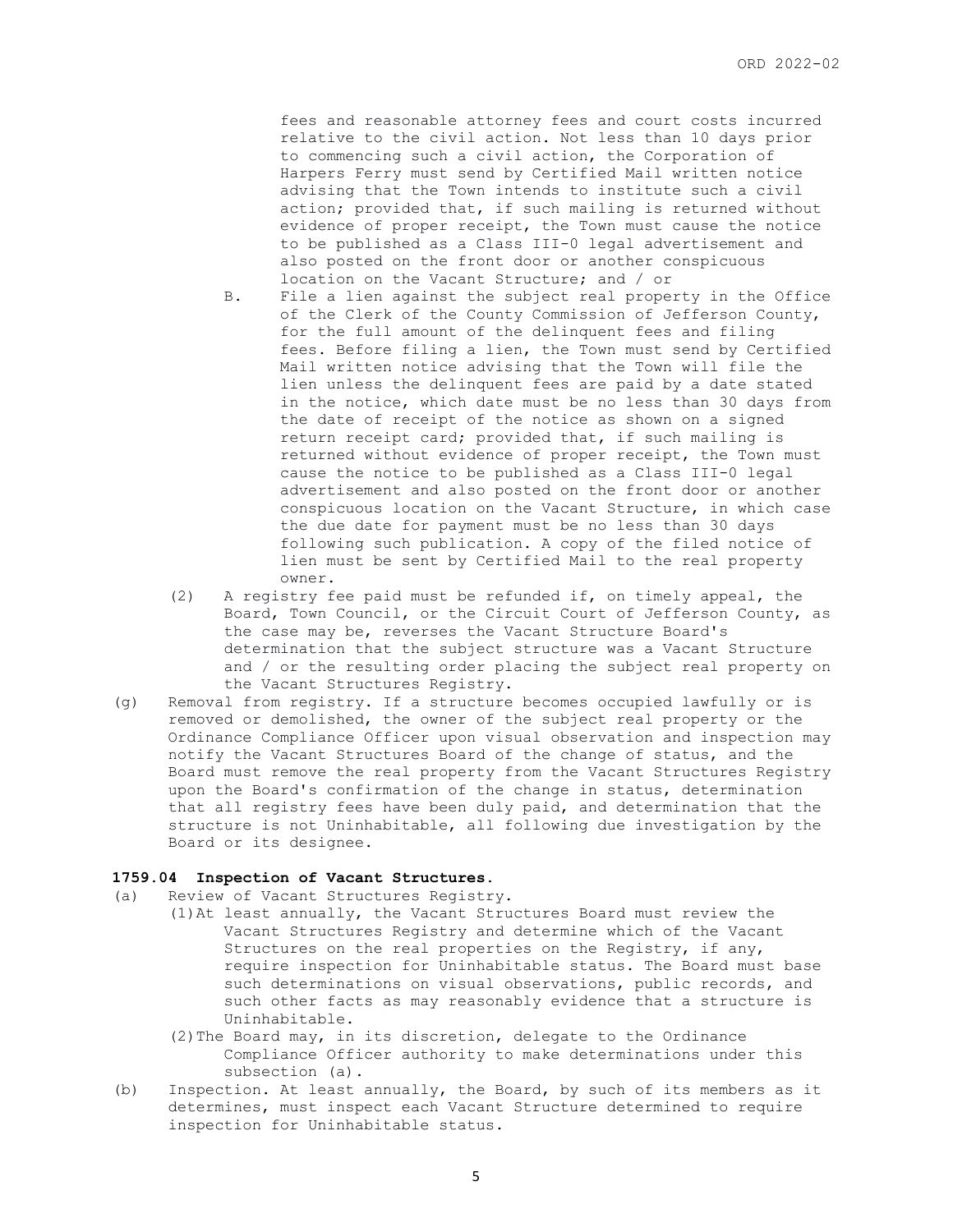- (1)Entrance upon property and into structures for the purpose of conducting inspections must be made in a manner that minimizes inconvenience to any person in possession of the property or its owner.
- (2)If a property owner or the person in possession of a property or structure refuses to consent to and schedule inspection, the Town must seek a search warrant from the Circuit Court of Jefferson County to authorize inspection for determining whether a Vacant Structure on the property is Uninhabitable.

#### **1759.05 Determination of Uninhabitable status; corrective actions.**

- (a) Determination of Uninhabitable status. Following inspection of a Vacant Structure, the Vacant Structures Board must determine whether the structure is Uninhabitable, based upon the criteria in the definition of the term above and the following additional criteria:
	- (1)No structure may be determined Uninhabitable unless it violates a provision of the Codified Ordinances of Harpers Ferry;
	- (2)All determinations must be made with due consideration of the ordinary expected lawful use of the subject structure (for example, a garage for vehicles would not be expected to contain sanitary facilities, utilities, and serve as a habitable structure);
	- (3) Structures under active construction or ongoing renovation, as evidenced by a valid and current building permit, may not be deemed Uninhabitable merely due to conditions that will be rectified by such construction or renovation; and
	- (4)Determinations of Uninhabitable status must be set forth in a written statement of findings specifying the Violative Conditions observed.
- (b) Order of corrective actions. Upon determining that a structure is Uninhabitable, the Vacant Structures Board may issue an order requiring the owner of the subject real property to take specified corrective actions to rectify or address the Violative Conditions and specifying the time in which such corrective actions must be taken. The owner of the subject real property must make the ordered corrective actions within the time specified.
	- (1)Corrective actions that may be ordered to rectify or address Violative Conditions are: repair, alteration, or improvement of the structure; vacating and closing of the structure; removal or demolition of the structure; or any combination of the above. Removal and / or demolition of structures will not be allowed without the required review and approval process, including, when appropriate, review by the Board of Zoning Appeals.
	- (2)The Board must strive to order the least severe corrective actions necessary and appropriate to rectify or address the Violative Conditions, taking into account the severity of the conditions, the economics of the possible actions, the historical or cultural value of the structure, and such other factors as the Board determines relevant.
	- (3)The Board must specify a reasonable period of time in which corrective actions must be taken, taking into consideration any risk of imminent harm, immediate environmental impact, and the impact on the general health and welfare of adjacent property owners and others.
- (c) Notice of Uninhabitable Property. Within five days of a determination that a structure is Uninhabitable, the Board must post on the structure's front door or another conspicuous location, and cause to be Lawfully Served upon the owner of the subject real property, a written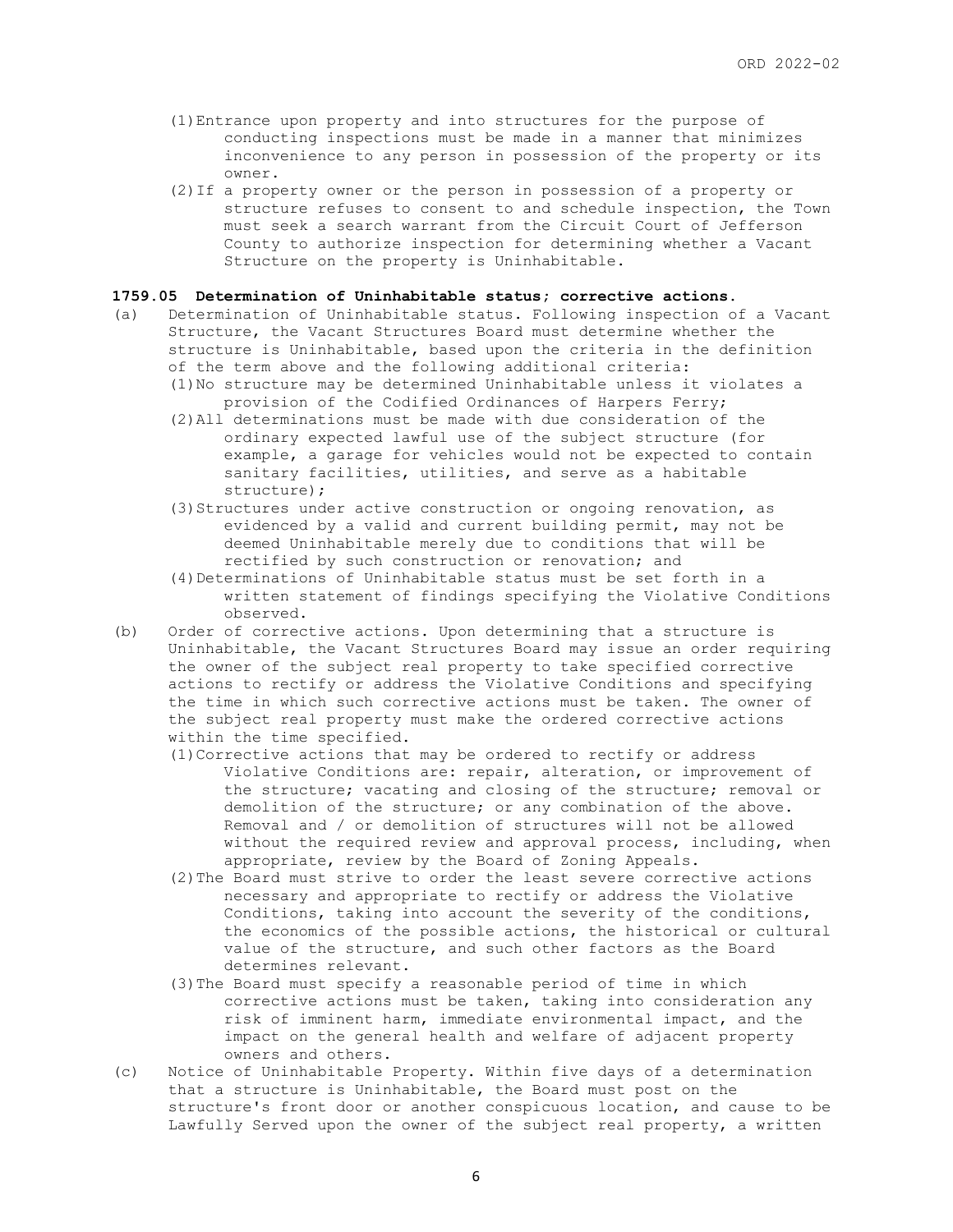Notice of Uninhabitable Property and a copy of any order of corrective actions issued by the Board. The Notice of Uninhabitable Property must contain the following:

- (1)A description of the structure and the parcel of real property on which it is located;
- (2)An explanation of the Violative Conditions observed;
- (3)An explanation of any corrective actions required under the Board's order and the date by which actions must be taken;
- (4)A statement that failure to take corrective actions ordered within the time required may result in the Town having the required actions undertaken, with the real property owner being required to reimburse all costs and expenses of such actions and with a lien on the subject real property for such costs and expenses;
- (5)A description of the Registry of Uninhabitable Properties;
- (6)The date the registry fee will be assessed against the real property owner;
- (7)An explanation of how real property may be removed from the Registry;
- (8)An explanation of the appeals process; and
- (9)A statement that failure to pay the registry fee, or failure to reimburse the Town for costs and expenses incurred to rectify or address Violative Conditions, may result in a civil action.
- (d) Delegation to Ordinance Compliance Officer. The Board may, in its discretion, delegate to the Ordinance Compliance Officer authority to make determinations, order corrective actions, and issue Notices of Uninhabitable Property under the preceding subsections (a), (b), and (c) hereof.
- (e) Consideration of possible Nuisance. If the Vacant Structures Board determines that a property or structure may constitute a public Nuisance, as defined in the Codified Ordinances of Harpers Ferry, the Board must report the same to the Ordinance Compliance Officer or Town Council for further consideration.

#### **1759.90 Enforcement of corrective action.**

- (a) Town's performance of corrective action. If specified corrective actions have not been completed within the time specified in an order of corrective action, the Town may have the required corrective actions performed, and the real property owner must promptly reimburse the Town for all costs and expenses incurred with respect to such actions. (1)After having required corrective actions performed, the Town must send to the real property owner by Certified Mail a written notice summarizing all costs and expenses incurred with respect to such actions, which amounts the real property owner must reimburse to the Town.
	- (2)The Town may file a lien against the subject real property in the Office of the Clerk of the County Commission of Jefferson County for the full amount of all such costs and expenses. A copy of the filed notice of lien must be sent by Certified Mail to the real property owner.
	- (3)Civil action.
		- A. The Town may institute a civil action in the Circuit Court of Jefferson County against the real property owner for all costs and expenses incurred by the Town with respect to the subject property, including reasonable attorney fees and court costs incurred relative to the civil action.
		- B. Not less than 10 days prior to commencing such a civil action, the Town must send by Certified Mail written notice advising that the Town intends to institute such a civil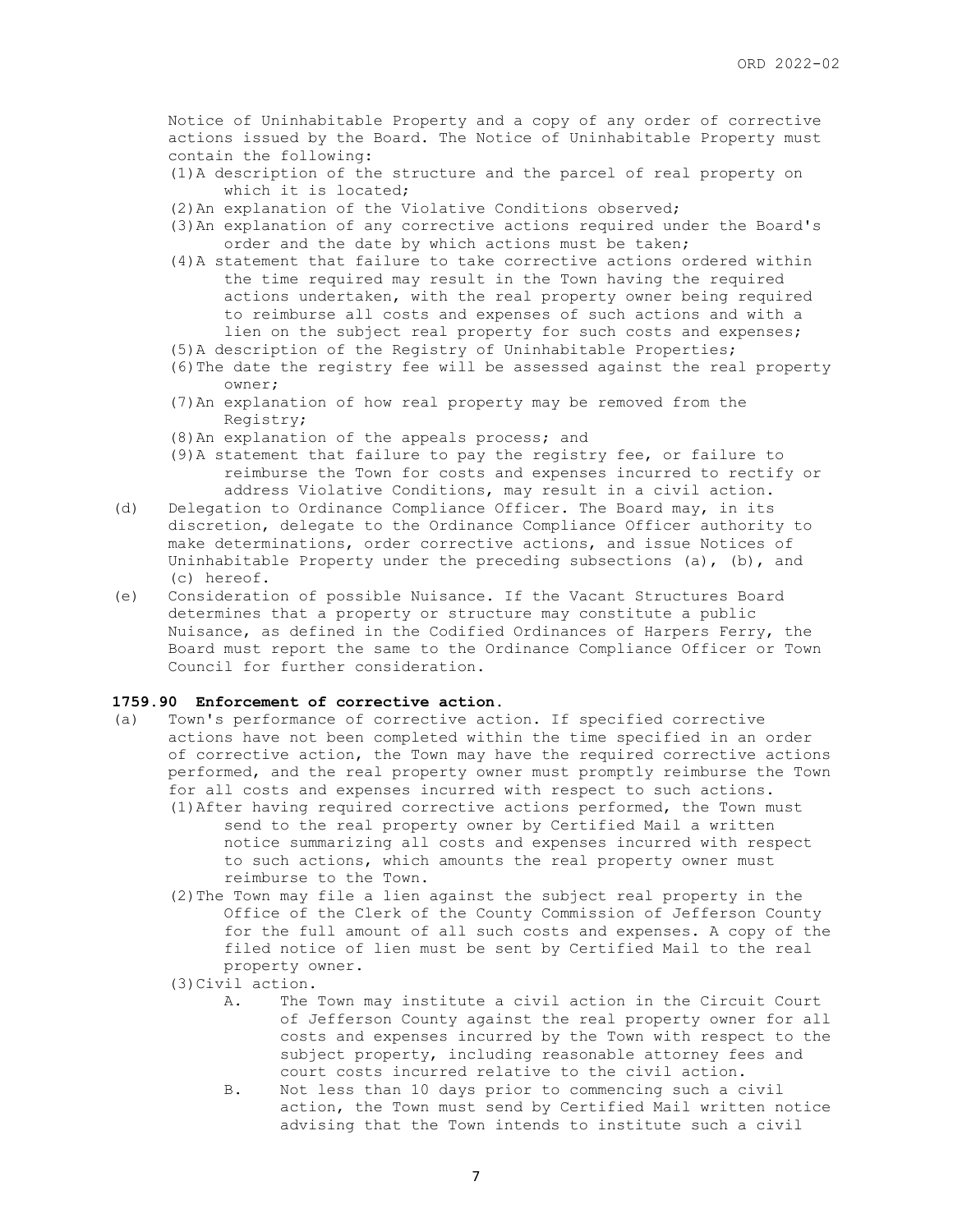action; provided that, if such mailing is returned without evidence of proper receipt, the Corporation of Harpers Ferry must cause the notice to be published as a Class III-0 legal advertisement and also posted on the front door or another conspicuous location on the Vacant Structure.

- (b) Registry of Uninhabitable Properties; registry fee. The Vacant Structures Board must establish and maintain a Registry of Uninhabitable Properties. After the passage of 90 days following a real property owner's receipt of a Notice of Uninhabitable Property, the Vacant Structures Board may place the subject real property upon the Registry of Uninhabitable Properties unless: (i) within 45 days of receipt of said notice, the real property owner completes required corrective actions so that the structure is no longer Uninhabitable, as determined by the Board following inspection at the request of the property owner; (ii) the real property owner provides to the Board within 45 days of receipt of said notice written information evidencing that required corrective actions will be completed in a reasonable period, as determined by the Board, and such corrective actions are thereafter completed in said period so that the structure is no longer Uninhabitable, as determined by the Board following inspection at the request of the property owner; or (iii) the real property owner appeals the Board's determination of Uninhabitable status under Section 1759.91(b), and the Board's determination is reversed on such appeal or is reversed on appeal to the Circuit Court of Jefferson County under Section 1759.91(b)(1).
	- (1)If real property is placed on the Registry of Uninhabitable Properties, a registry fee of \$3,000 must be assessed to the owner of the real property on the date specified in the Notice of Uninhabitable Property. Thereafter, while the real property remains on the Registry of Uninhabitable Properties, an annual registry fee of \$5,000.00 must be assessed on each anniversary of the date that the property was placed on the registry. Registry fees are due on the 30th day after notice of the assessment is sent by Certified Mail.
	- (2)A notice of the registry fee must be sent to the real property owner by Certified Mail and also be filed and recorded in the Office of the Clerk of the County Commission of Jefferson County in the same manner as a lien. Upon payment of the registry fee, a release of the notice of the registry fee must be filed in said Clerk's Office.
	- (3)If a registry fee remains unpaid on any anniversary of the date the fee was originally assessed, the notice of the registry fee must be posted on the subject real property and also sent to the real property owner by Certified Mail.
	- (4)If a registry fee remains unpaid after the second anniversary of the date the notice of the registry fee was originally recorded, the Town may institute a civil action in the Circuit Court of Jefferson County against the real property owner or other responsible party for the delinquent fee and all costs and expenses incurred by the Town with respect to the subject real property, including reasonable attorney fees and court costs incurred relative to the civil action.
- (c) Follow-Up inspections. The Vacant Structures Board may, from time to time, inspect any real property containing a structure determined to be Uninhabitable to monitor the progress of required corrective actions.
- (d) Building permits. No building permit may be issued with respect to any real property on the Registry of Uninhabitable Properties unless the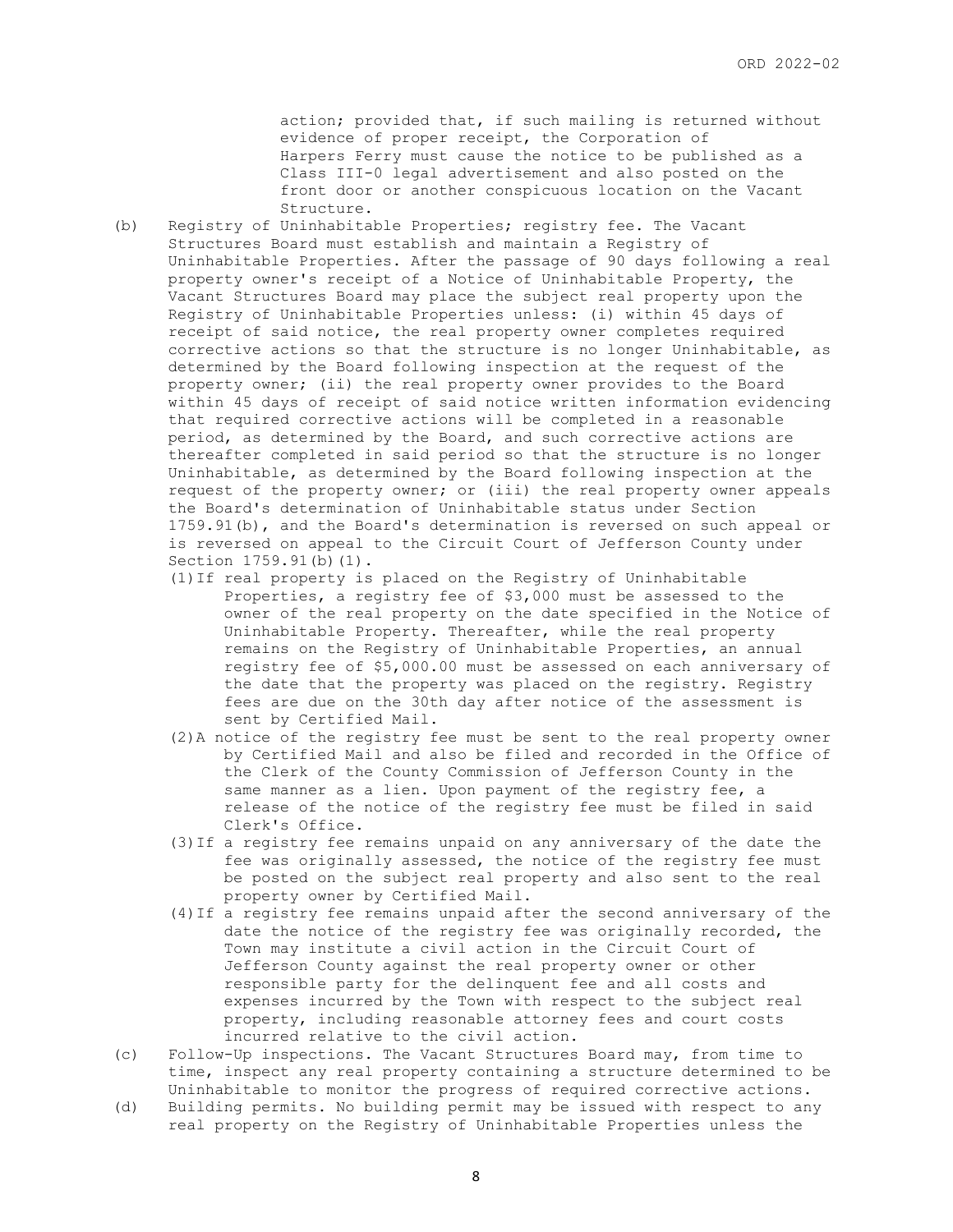work authorized by the contemplated building permit will rectify all Violative Conditions on the property.

- (e) Joint owners. Each person possessing an ownership interest in real property, whether as joint tenants, tenants in common, or otherwise, is jointly and severally liable for all fees and obligations provided for in this article.
- (f) General penalty. Violations of any provisions of this article are subject to the general penalty specified in the applicable sections of the Codified Ordinances of Harpers Ferry.

### **1759.91 Rights of appeal; injunction.**

- (a) Appeal of Vacant Structure determination.
	- (1)A determination by the Vacant Structures Board that a structure is a Vacant Structure and the resulting order placing the subject property on the Vacant Structures Registry may be appealed by the owner of the property to either the Board, Town Council, or the Circuit Court of Jefferson County, as the property owner elects, within 30 days of the property owner's first receipt of said order.
	- (2)If, on appeal to the Board or Town Council, the prior determination and order of the Board is affirmed, the property owner may further appeal that decision to the Circuit Court of Jefferson County within 30 days of the decision.
- (b) Appeal of determination of Uninhabitable status.
	- (1)A determination by the Vacant Structures Board that a structure is Uninhabitable and a resulting order of corrective actions may be appealed by the owner of the subject property to either the Board, Town Council, or the Circuit Court of Jefferson County, as the property owner elects, within 90 days of the property owner's first receipt of the Notice of Uninhabitable Property.
	- (2)If, on appeal to the Board or Town Council, the prior determination and order of the Board is affirmed, the property owner may further appeal that decision to the Circuit Court of Jefferson County within 30 days of the decision.
- (c) Procedures. Appeals to the Vacant Structures Board or Town Council are subject to the following procedural rules:
	- (1)The appealing property owner must receive at least 10 days prior notice of the time, date, and place of the appellate hearing; (2)Appeal proceedings must be recorded by electronic device or court
	- reporter; (3) The appealing property owner must have the right to appear, testify, present evidence and witnesses (including experts), examine and
		- cross-examine witnesses, and be represented by an attorney at law admitted to practice in West Virginia;
	- (4)A presiding officer must be appointed and must conduct generally the proceedings, including administering oaths, ruling on evidentiary matters, and regulating the course of the proceeding;
	- (5)The Vacant Structures Board must have the burden of proving its case by a preponderance of the evidence; and
	- (6)Upon completion of the proceeding, the appellate body must render a written decision that sets forth its findings of fact and conclusions.
- (d) Injunctive relief. A property owner affected by any action or determination of the Vacant Structures Board may seek before the Circuit Court of Jefferson County temporary injunctive relief restraining the Board from taking specified actions until the matter is finally resolved.